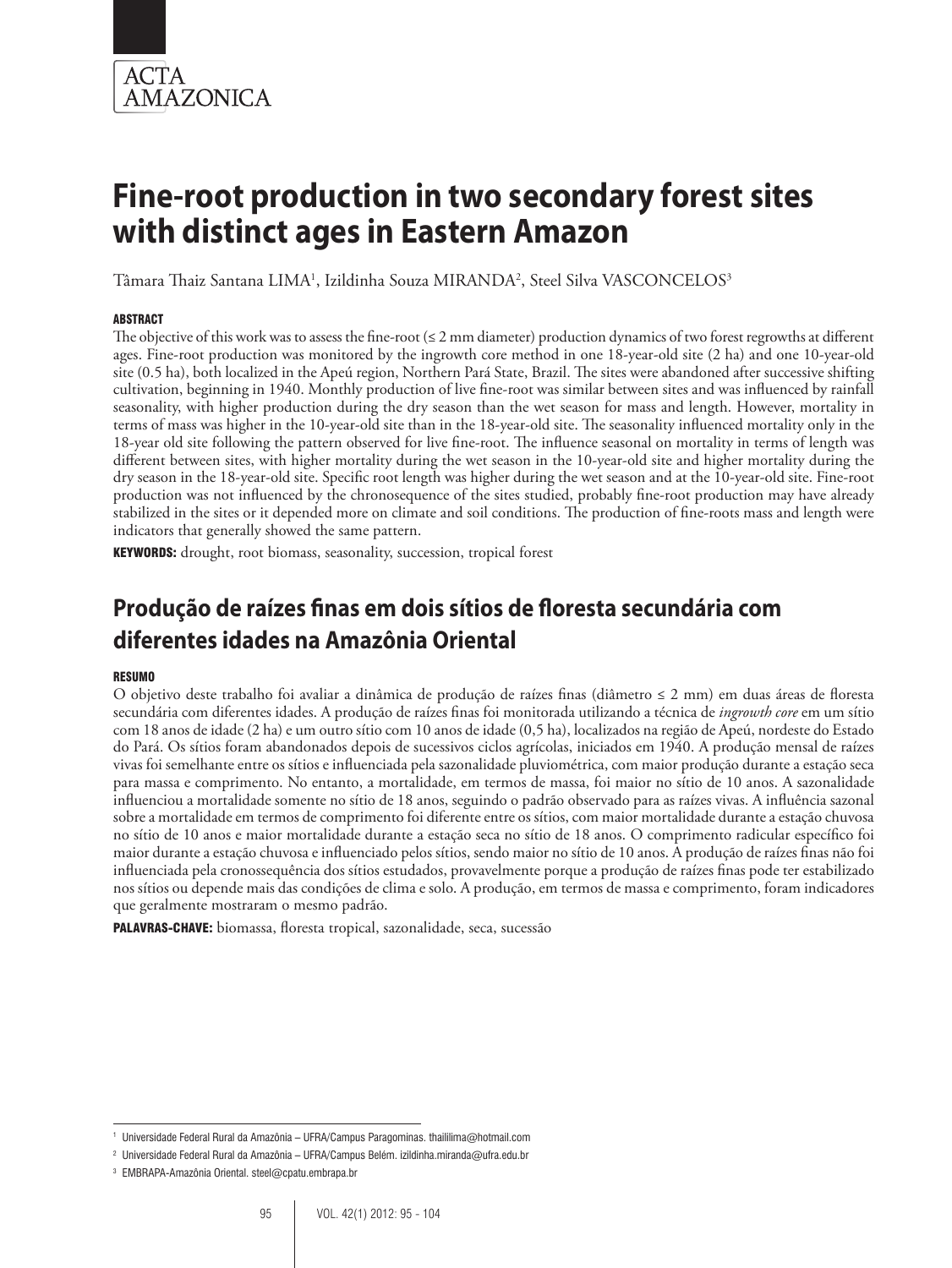

# **Introduction**

In tropical secondary forests of the Amazon, studies have concentrated on describing patterns of succession (Tucker *et al*. 1998; Lu *et al*. 2003; Smith *et al*. 2003; Vieira *et al*. 2003; Araújo *et al*. 2005), natural regeneration (Vieira and Hosokawa 1989; Lima Filho *et al*. 2002), floristic and structural composition (Steininger 2000; Coelho *et al*. 2003; Lima *et al*. 2007; Rodrigues *et al*. 2007a) and plant biomass accumulation above ground (Nelson *et al*. 1999; Steininger 2000; Feldpausch *et al*. 2004; Lima *et al*. 2007; Rodrigues *et al*. 2007b). Most published studies on secondary forest development in the Amazon have been carried out starting from successional chronosequences represented by a series of sites of different ages, but with similar edaphoclimatic characteristics and soil-use history (Araújo *et al*. 2005).

Tropical secondary forests usually have rapid rates of above-ground production, especially during the initial stages of succession (Hughes *et al*. 1999). Above ground carbon accumulation is rapid in these forests but below-ground gains represent the compartment with largest potential for continuous carbon accumulation (Feldpausch *et al*. 2004).

Fine root dynamics contribute significantly to the biogeochemical cycling in forest ecosystems, including the production and emission of greenhouse gases (Silver *et al*. 2005), and in addition the fine roots tend to be more dynamic than coarse roots because fine roots have a higher growth rate (Eissenstat *et al*. 2000). In spite of the importance of fine roots in face of global changes, few studies have been carried out on this compartment of vegetation compared to the components above ground, which may be due to the difficulty of measuring fine-root production. According to Jordan and Escalante (1980) and Norby *et al*. (2004) fine-root production is one of the parameters that is most difficult to measure, which limits the capacity to predict the effects of environmental change on root dynamics (Eissenstat *et al*. 2000).

Several environmental factors affect fine root production (Hendrick and Pregitzer 1996; Silver *et al*. 2005), such as seasonality (Cavelier *et al*. 1999; Yavitt and Wright 2001; Lima *et al*. 2010), soil nutrients (Maycock and Congdon 2000; Stewart 2000; Blair and Perfecto 2001) soil temperature and moisture (McGroddy and Silver 2000; Metcalfe *et al*. 2008). Floristic composition (Visalakshi 1994), forest successional stage and soil-use history (Castellanos *et al*. 2001; Cavelier *et al*. 1996; Jaramillo *et al*. 2003) have also been reported as sources of variation for fine-root production.The objective of this study was to assess the fine root production dynamics in two tropical forest regrowth sites with distinct ages.

# **Materials and Methods**

### **Study area**

The experiment was carried out in forest regrowth, located in the Experimental Station of the Federal Rural University of the Amazon (1º17'53'' S, 47º56'56'' W), of Apeú region, Northern Pará State, Brazil. The regional landscape consists of a mosaic of secondary forests at different successional stages, surrounded by highways, plantations, and cattle pastures (Vieira *et al*. 2007). Approximately 50% of this region was covered by secondary forest at different successional stages at the start of the past century and 22% were less than 6 years old (Vieira *et al*. 2003).

In the present study, two sites of different ages were selected in 2005: one 10-year-old site (FS10) with an area of approximately 0.5 ha and an 18-year-old site (FS18) with an area of approximately 2 ha. The sites were abandoned after multiple cycles of shifting cultivation, beginning in the 1940s; each cycle included 1-2 years of *Zea mays* L. (corn), *Manihot esculenta Crantz* (cassava) and *Vigna unguiculata* (L.) Walp (cowpea) cultivation followed by fallow (G. Silva e Souza & O.L. Oliveira pers. comm.). The 10-year-old site was abandoned in 1995 and is surrounded by forests of different successional stages and the 18-year-old site was abandoned in 1987 and is adjacent to a riparian forest on one side and secondary forest on the other sides. The two sites were separated by a 7-m-wide road (Araújo *et al*. 2005).

The relief is gently rolling. The soils are classified as Dystrophic Yellow Latosol Stony Phase I (Concrecionary, Lateritic), corresponding to Sombriustox in U.S. Soil Taxonomy. The soils are well-drained with a low natural fertility and slight laminar erosion (Tenório *et al*. 1999). The climate, according to the Köppen classification, is the Am3 type. Mean annual temperature ranges from 24.7 ºC to 27.3 ºC and mean annual relative air humidity ranges from 78% to 90% (Martorano and Pereira 1993). From 2005 to 2007 mean annual rainfall was 2842 mm and approximately 80% of the rainfall occurred between January and July. During the dry season (August-December), the mean monthly rainfall was approximately 123 mm, whereas in the wet season (January to July), mean monthly rainfall was approximately 318 mm (Figure 1). To define the dry and wet seasons was used rainfall and soil water potential data (Vasconcelos *et al*. 2004).

In 2005 mean stem density for trees with diameter at breast height (dbh)  $\geq 1$ cm in the 10-year-old site was 2.8  $\pm$  1.9 (SE) individuals m<sup>-2</sup> and mean basal area was 8.1  $\pm$  $1.5$  m<sup>2</sup> ha<sup>-1</sup>. In the same site the five most abundant plant species (dbh ≥ 1 cm) were *Lacistema pubescens* Mart., *Vismia*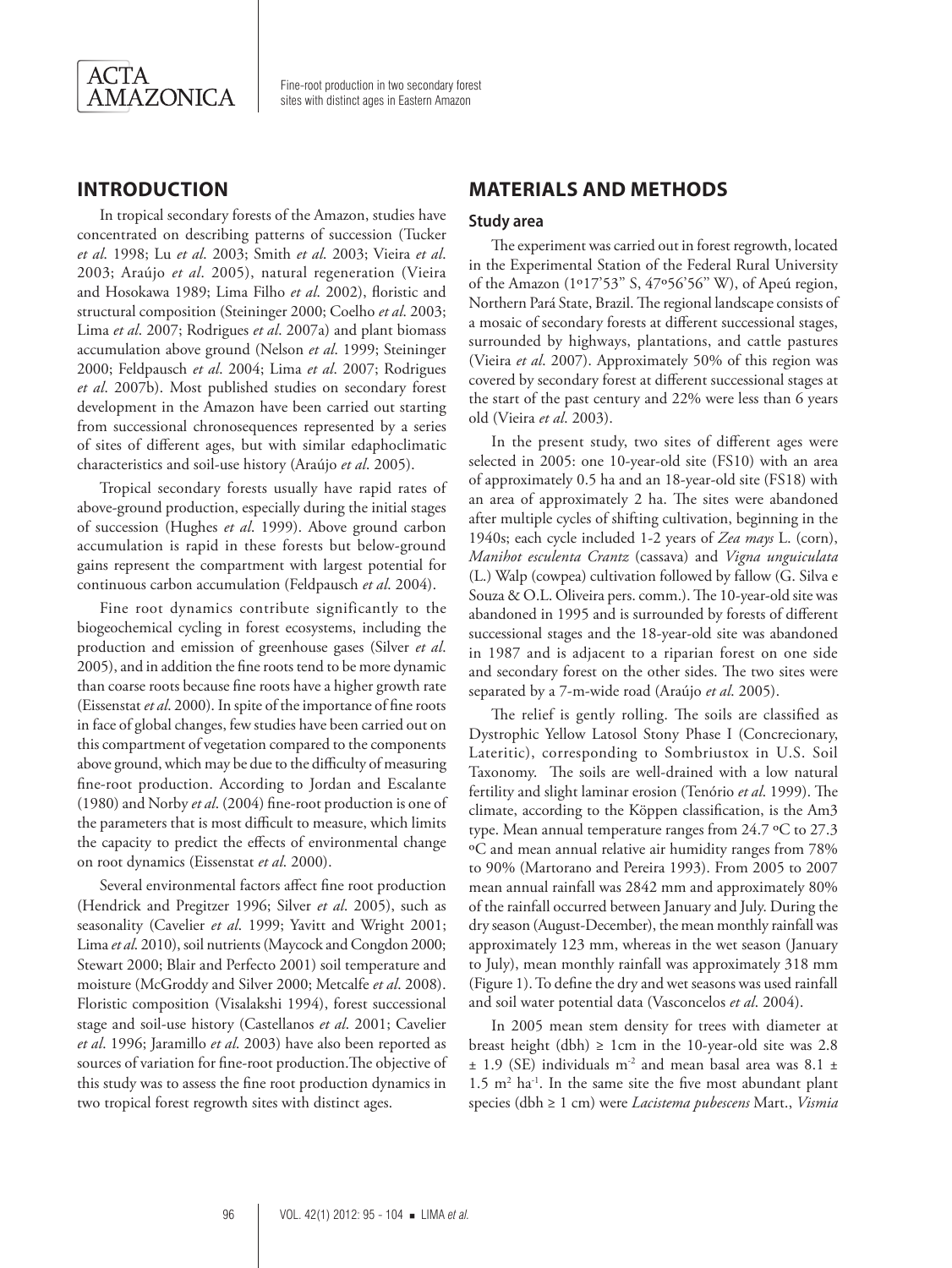



**Figure 1 -** Accumulated rainfall according to sampling intervals between January 2005 and July 2007 in the Experimental Station of the Federal Rural University of the Amazonia, in the northeast of the state of Pará, Brazil. Gray and white horizontal bars indicate dry and wet seasons, respectively.

*guianensis* (Aubl.) Choisy, *Myrcia sylvatica* (G. Mey.) DC., *Banara guianensis* Aubl. and *Rollinia exsucca* (DC. ex Dunal) A. DC. In the 18-year-old site, mean stem density was 1.5 ± 2.0 individuals  $m^{-2}$  and the basal area was  $28.4 \pm 9.2$   $m^2$  ha<sup>-1</sup>. The five most abundant species (dbh ≥ 1 cm) were *Lacistema pubescens* Mart., *Myrcia sylvatica* (G. Mey.) DC., *Cupania scrobiculata* Rich., *Lacistema aggregatum* Berg Rusby and *Inga rubiginosa* (Rich.) DC.

#### **Measuring fine-root production**

Four 20 m x 20 m plots were set up randomly in each site. Because we sampled two sites only, it makes difficult to generalized our findings to other second regrowths areas of the same situation. Fine root growth was assessed by the ingrowth core method (Cuevas and Medina 1988; Kavanagh and Kellman 1992; Makkonen and Helmisaari 1999), which is indicated to compare root growth in different environments (Vogt *et al*. 1998; Makkonen and Helmisaari 1999). Root ingrowth cores were cylindrical bags (height = 10 cm and diameter = 5 cm) of high-density polyethylene, 2-mm mesh size, filled with root-free superficial soil (0 - 10 cm), excluding the litter, collected from an area adjacent to the experimental site, previously air-dried, and sieved under a 2-mm mesh. Roots were removed through sieving and picking with forceps.

In July 2005, five cores were randomly buried in each plot at a depth of 0 to 10 cm and retrieved two months later, when they were replaced by another set of five cores with new root-free superficial soil. Root core replacement was carried out until July 2007, resulting in 12 sampling dates, five cores per plot.

Samples were transported in refrigerated polystyrene containers to the Federal Rural University of Amazonia at

Belém, about 60 km from the experimental site. Collected samples were kept under refrigeration  $(4 \text{ }^{\circ}C)$  for a maximum period of 3 months for conserve the characteristics morphological and structural until processed at laboratory. Samples were soaked in plastic trays containing tap water for separation of live and dead fine roots ( $\leq$  2 mm) based on characteristics of elasticity and color; live roots usually were light-colored and elastic, while dead roots usually were darkcolored and brittle (Gower 1987; Kavanagh and Kellman 1992; Makkonen and Helmisaari 1999; McClaugherty *et al*. 1982; Yavitt and Wright 2001). Live and dead roots were stored separately at 4 ºC in plastic flasks with a solution of commercial alcohol at 50% for 4 months at most. Roots were stained with a solution of gentian violet (200 ml tap water + 10 drops of gentian violet) for 24 h, put on an acetate sheet so that root overlapping was avoided, and scanned with an HP Scanjet 4670 (600 dpi). Total length of scanned images was calculated with the SIARCS 3.0 (Sistema Integrado de Análise de Raízes e Cobertura do Solo – Integrated Analysis System of Roots and Soil Cover) software developed by the Brazilian Enterprise for Agricultural Research – Embrapa (Jorge 1996; Jorge and Crestana 1996). After the image capture process, roots were dried at 75 ºC for 24 h and weighed to the nearest 0.0001 g.

Fine root production in the surface 10 cm soil layer was expressed in terms of mass (g m<sup>-2</sup> month<sup>-1</sup>) and length (m m<sup>-2</sup>) month-1) by dividing weight and length by the area of the ingrowth core base, respectively, and by measurement interval (Lima *et al*. 2010). We averaged the five samples per plot, resulting in *n* = 4 for each site and sampling date. Specific root length (SRL) (Jackson *et al*. 1997; Metcalfe *et al*. 2008) was calculated by dividing live root length by live root biomass and represented an index of fine root morphology.

#### **Statistical analysis**

The effects of sites, collection period and site-by-collection period interaction on fine-root mass and length were analyzed using a repeated measures analysis of variance. Multiple comparison of means was performed with Tukey's test at 5%. When necessary, we performed ln transformations to meet the model assumptions of normality, based on the criteria of P > 0.05 in the Shapiro-Wilk test. Means and standard errors were calculated on the basis of untransformed data. The analyses were performed with the SYSTAT 11.0 statistical program.

# **RESULTS**

#### **Fine-root mass**

Annual mass production of live fine roots was not significantly affected by site, collection period and sitecollection period interaction (Table 1), whereas mass growth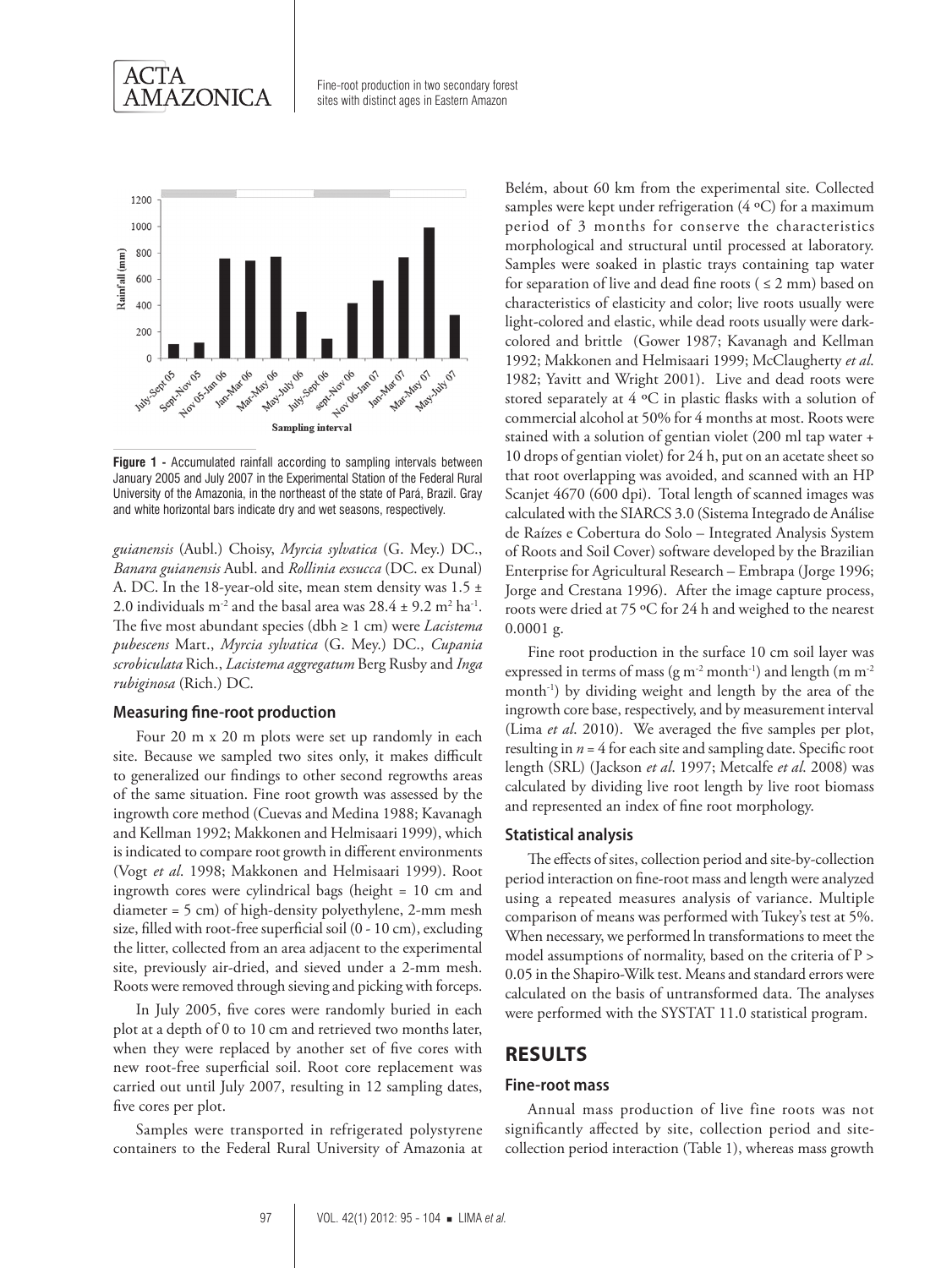

of dead fine roots was significantly higher in the 10-year-old site  $(2.24 \pm 1.24 \text{ g m}^{-2} \text{ y}^{-1})$  than in the 18-year-old site  $(1.67$  $\pm$  0.38 g m<sup>-2</sup> y<sup>-1</sup>).

Monthly production of live fine-root mass was not significantly different (Table 1) between the sites (FS10 =  $14.73 \pm 1.15$  g m<sup>-2</sup> mo<sup>-1</sup>; FS18 =  $14.34 \pm 1.83$  g m<sup>-2</sup> mo<sup>-1</sup>). However, the monthly production of live fine-root mass was seasonal (Figure 2a) and significantly (P < 0.0001) higher in the dry season than in the wet season for both sites (FS10: dry season =  $17.52 \pm 1.27$  g m<sup>-2</sup> mo<sup>-1</sup>, wet season =  $11.94$  $\pm$  1.06 g m<sup>-2</sup> mo<sup>-1</sup>; FS18: dry season = 17.92  $\pm$  2.93 g m<sup>-2</sup> mo-<sup>1</sup>, wet season =  $10.76 \pm 1.05$  g m-<sup>2</sup> mo-<sup>1</sup>).

Monthly dead fine-root mass production was significantly higher (Table 1) for the 10-year-old site  $(0.37 \pm 0.08 \text{ g m}^{-2})$ mo-<sup>1</sup>) than in the 18-year-old site  $(0.28 \pm 0.06 \text{ g m}^{-2} \text{ m}^{-1})$ . Seasonality of root mortality occurred only in the 18-year-old site ( $P < 0.05$ ) with higher mortality in the dry season than in the wet season (dry season =  $0.38 \pm 0.09$  g m<sup>-2</sup> mo<sup>-1</sup>, wet season =  $0.18 \pm 0.07$  g m<sup>-2</sup> mo<sup>-1</sup>; Figure 2b).

#### **Fine-root length**

Annual length production of live fine-root was significantly affected by collection period only (Table 1), with significantly (P < 0.0001) higher production in the second year interval  $(FS10 = 5470.4 \pm 131.92 \text{ m m}^{-2} \text{y}^{-1}; FS18 = 4860.0 \pm 171.09$ m m<sup>-2</sup> y<sup>-1</sup>) than in the first year interval (FS10 = 4392.2  $\pm$ 56.08 m m<sup>-2</sup> y<sup>-1</sup>; FS18 = 3367.2 ± 93.94 m m<sup>-2</sup> y<sup>-1</sup>) for both the sites. Mortality was significantly higher (Table 1) in the 10-year-old site (79.63  $\pm$  40.85 m m<sup>-2</sup> y<sup>-1</sup>) than in the 18-year-old site  $(68.00 \pm 23.07 \text{ m m}^{-2} \text{ y}^{-1})$ .

There was no significant difference in the monthly production of live and dead fine-root length between the two sites (Table 1). There was an effect only of collection

**Table 1 -** F statistics and associated significance levels for the effect of sites (10-year-old and 18-year-old), collection period (dry and wet seasons) and their interaction on fine root production in the surface 10 cm soil layer in a tropical regrowth forest stand in eastern Amazoniaa

| Variable                 | Site               | Collection<br>Period | Site x Collection<br>Period |
|--------------------------|--------------------|----------------------|-----------------------------|
| Monthly live root mass   | 0.09 <sub>ns</sub> | $4.38***$            | 0.86ns                      |
| Monthly dead root mass   | $9.87*$            | $5.63***$            | 1.19ns                      |
| Monthly live root length | 1.28ns             | $6.39***$            | 0.55ns                      |
| Monthly dead root length | 1.25ns             | $7.32***$            | 3.87ns                      |
| <b>Monthly SRL</b>       | $9.68*$            | $3.03**$             | 1.24ns                      |
| Annual live root mass    | 0.001ns            | 0.09 <sub>ns</sub>   | 0.93ns                      |
| Annual dead root mass    | $8.63*$            | 1.5ns                | 3.47ns                      |
| Annual live root length  | 0.83ns             | $6.61*$              | 0.17ns                      |
| Annual dead root length  | 18.39**            | 0.45ns               | 1.05ns                      |

 $^{\circ}$ The level of significance is indicated \*: P < 0.05, \*\*: P < 0.01, \*\*\*: P < 0.001, ns: not significant.



**Figure 2 -** Production of live (a) and dead (b) fine root mass in 10-yearold (FS10) and 18-year-old (FS18) sites from July 2005 to July 2007 in a secondary forest in the Eastern Amazonia. Results are mean  $\pm$  standard error (*n* = 4). Gray and white horizontal bars mark dry and wet seasons, respectively.



**Figure 3 -** Production of live (a) and dead (b) fine root length in 10-yearold (FS10) and 18-year-old (FS18) sites from July 2005 to July 2007 in a secondary forest in the Eastern Amazonia. Results are mean  $\pm$  standard error (*n* = 4). Gray and white horizontal bars mark dry and wet seasons, respectively.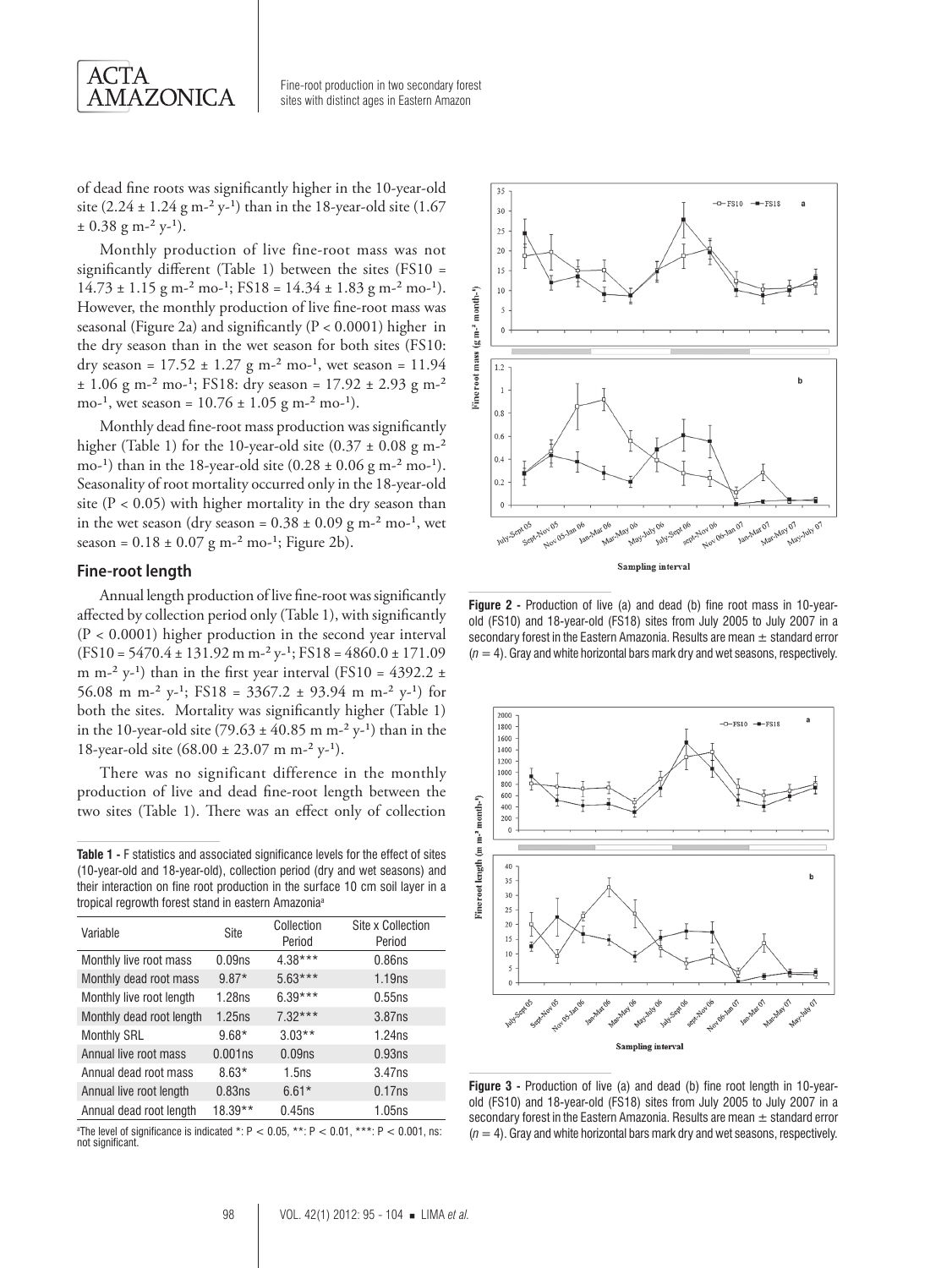

period for monthly production of live fine-root length; the seasonal effect can be observed in the Figure 3a with higher production in the dry season (FS10 =  $946.03 \pm 119.03$  m m<sup>-2</sup> mo-<sup>1</sup>; FS18 =  $833.28 \pm 174.53$  m m-<sup>2</sup> mo-<sup>1</sup>) than in the wet season (FS10 = 697.75  $\pm$  58.68 m m<sup>-2</sup> mo<sup>-1</sup>; FS18 = 537.93  $± 71.43$  m m<sup>-2</sup> mo<sup>-1</sup>).

For production of dead fine-root length there was a significant effect collection period (Table 1). Production of dead fine-root length was significantly higher in the dry season than in the wet season at the 18-y-old site (dry season = 14.55  $\pm$  3.11 m m<sup>-2</sup> mo<sup>-1</sup>, wet season = 8.12  $\pm$  2.42 m m<sup>-2</sup> mo<sup>-1</sup>; Figure 3b). During dry season the 10-year-old site showed slightly, but significantly lower mortality than during the wet season (dry season =  $11.92 \pm 3.17$  m m<sup>-2</sup> mo<sup>-1</sup>, wet season =  $14.63 \pm 4.81$  m m<sup>-2</sup> mo<sup>-1</sup>; Figure 3b).

#### **Fine-root morphology**

The SRL was significantly different between sites (Table 1) and was greater at the 10-year-old site than at the 18-year-old site (FS10 =  $65.36 \pm 3.88$  m g<sup>-1</sup>; FS18 =  $52.74 \pm 3.74$  m g<sup>-1</sup>; Figure 4). At the 18-year-old site the SRL was highly seasonal (Table 1), being higher in the wet season than in the dry season (FS18: dry season =  $47.88 \pm 3.64$  m g<sup>-1</sup>, wet season =  $57.60 \pm$ 5.96 m g-1). At the 10-year-old site the SRL was slightly, but significantly, lower in the dry season than in the wet season (FS10: dry season =  $64.57 \pm 7.13$  m g<sup>-1</sup>, wet season =  $66.74$  $\pm$  3.91 m g-<sup>1</sup>; Figure 4).



**Figure 4 -** Specific length of live fine root in 10-year-old (FS10) and 18-yearold (FS18) sites from July 2005 to July 2007 in a secondary forest in the Eastern Amazonia. Results are mean  $\pm$  standard error ( $n = 4$ ). Gray and white horizontal bars mark dry and wet seasons, respectively.

# **Discussion**

The annual production values of fine-root biomass in this study were lower than those reported in other studies using the ingrowth core method in tropical forests (Table 2). The annual fine-root biomass production at the FS10 and FS18

sites was comparable to the production in one of the clearings (126 m²) reported by Sanford (1990); therefore, the biomass production values reported in this study for the FS10 and FS18 may be in line with the reality of the succesional stages of these sites.

The similarity detected between the two study sites concerning live and dead fine root production may have been related to the floristic similarities between the sites and the soil use history, as reported by Coelho *et al*. (2003) and Araújo *et al*. (2005). Furthermore, the two sites were only 7 m apart and therefore subject to the same climatic variation and soil type. According to Cairns *et al*. (1997) and Vogt *et al*. (1996) the pattern of root biomass allocation in a forest ecosystem depends mainly on soil and climate characteristics.

Similarity of fine root biomass between forests of different ages has been reported previously for other tropical regions. Cavelier *et al*. (1996) found no difference in root biomass between 10- and 20-year-old secondary forests in Colombia. In a tropical forest in Mexico, Jaramillo *et al*. (2003) observed a lower root biomass in young secondary forests compared to the primary forest, but the authors did not find any significant difference between root biomass of two 8- and 20-year-old secondary forests.

Live fine-root production in terms of mass and length was markedly seasonal and was greater in the early dry than in the wet season. Variation in root production associated with rainfall seasonality was also observed in other studies in tropical forests (Kavanagh and Kellman 1992; Visalakshi 1994; Sundarapandian and Swamy 1996; Cavelier *et al*. 1999; Metcalfe *et al*. 2008; Lima *et al*. 2010), but there was greater fine-root production in the wet compared to the dry season in these studies.

The seasonal pattern of production and root length may be related to changes in organic matter accumulation (Cuevas and Medina 1988; Aerts *et al*. 1992; Sundarapandian and Swany 1996), nutrient concentration in the soil (Maycock and Congdon 2000; Pregitzer *et al*. 2000; Stewart 2000; Blair and Perfecto 2001), soil moisture (Hook *et al*. 1994; Visalakshi 1994; Makkonen and Helmisaari 1999) and microbial activity (Zangaro *et al*. 2007).

Higher litterfall rates occurred during the dry season for the 18-y-old site (Vasconcelos *et al*. 2008), coinciding with the greater fine-root production. According to Sundarapandian and Swamy (1996), fine-root production can increase significantly with litter accumulation.

At the 18-year-old site, the soil microbial biomass mineralized more nitrogen during the wet than during the dry season (Rangel Vasconcelos *et al*. 2005). Thus fine-root production may be limited in the wet season due to high soil nitrogen concentrations (Valverde-Barrantes *et al*. 2007).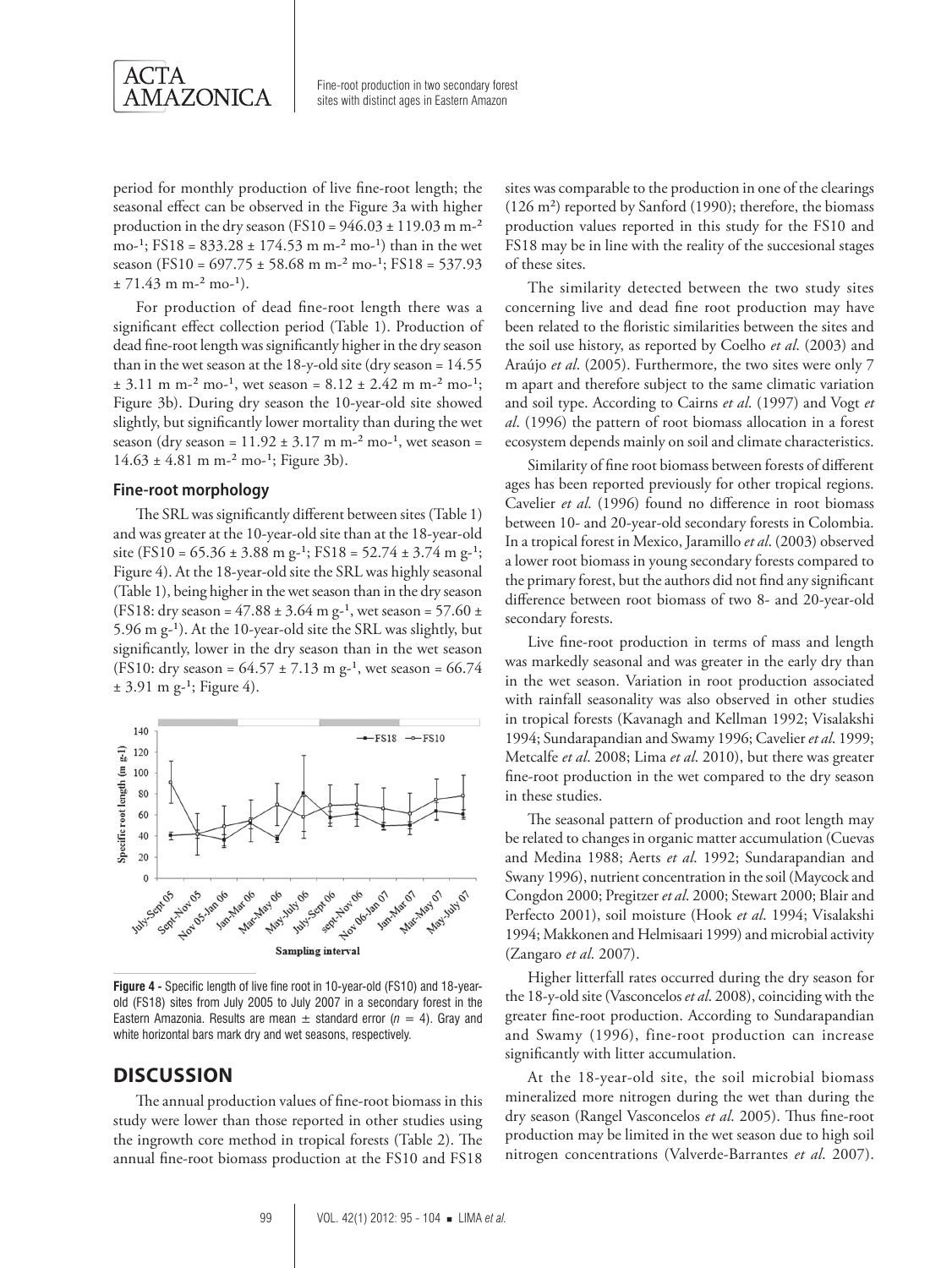

The existence of negative correlation between nitrogen concentration and fine-root biomass has been reported for other sites in mature tropical forests (Gower and Vitousek 1989; Maycock and Congdon 2000). Less information is available for the 10-year-old site that limited detailed comparisons.

The greater root length during the dry season may have been related to the need for the plants to acquire water and nutrients. Soil water availability is probably the most important factor that accounts for changes in fine-root production strategies (Dowdy *et al*. 1995; Kätterer *et al*. 1995). According to Joslin *et al*. (2000), some species respond to drought by increasing root length, resulting in increased root:shoot ratio. This strategy may explain the live fine-root production peaks detected in the dry months in the present study.

#### Table 2 - Fine root production in tropical forests<sup>a</sup>

| Forest type                                                 | Location                                       | <b>Diameter</b><br>class<br>(mm) | Methodology     | Sampling<br>depth<br>(c <sub>m</sub> ) | Fine root<br>production<br>$(g m-2 year-1)$ | Source                             |
|-------------------------------------------------------------|------------------------------------------------|----------------------------------|-----------------|----------------------------------------|---------------------------------------------|------------------------------------|
| Amazonian Tropical Forest                                   | San Carlos, Venezuela                          | $\leq$ 2                         | Ingrowth core   | 10                                     | 806                                         | Cuevas and Medina (1988)           |
| Amazonian Tropical Forest<br>(sandy soil)                   | Floresta Nacional de Caxiuanã.<br>Pará, Brazil | $\leq 2$                         | Ingrowth core   | 30                                     | 400                                         | Metcalfe et al. (2008)             |
| Amazonian Tropical Forest<br>(clay soil)                    | Floresta Nacional de Caxiuanã,<br>Pará, Brazil | $\leq 2$                         | Ingrowth core   | 30                                     | 400                                         | Metcalfe et al. (2008)             |
| Amazonian Tropical Forest<br>(dry plot)                     | Floresta Nacional de Caxiuanã,<br>Pará, Brazil | $\leq 2$                         | Ingrowth core   | 30                                     | 300                                         | Metcalfe et al. (2008)             |
| Amazonian Tropical Forest<br>(fertile plot)                 | Floresta Nacional de Caxiuanã.<br>Pará, Brazil | $\leq 2$                         | Ingrowth core   | 30                                     | 700                                         | Metcalfe et al. (2008)             |
| Amazonian Tropical Forest                                   | San Carlos, Venezuela                          | < 2                              | Ingrowth core   | 10                                     | 129.2                                       | Sanford Junior (1990)              |
| Amazonian Tropical Forest<br>$(gap = 85 \text{ m}^2)$       | San Carlos, Venezuela                          | < 2                              | Ingrowth core   | 10                                     | 166.5                                       | Sanford Junior (1990)              |
| Amazonian Tropical Forest<br>$(gap = 126 \text{ m}^2)$      | San Carlos, Venezuela                          | < 2                              | Ingrowth core   | 10                                     | 95.7                                        | Sanford Junior (1990)              |
| Amazonian Tropical Forest<br>$(gap = 164 \text{ m}^2)$      | San Carlos, Venezuela                          | < 2                              | Ingrowth core   | 10                                     | 112.6                                       | Sanford Junior (1990)              |
| Amazonian Tropical Forest<br>(sandy soil)                   | Floresta Nacional do Tapajós,<br>Pará, Brazil  | $\leq$ 2                         | Sequential core | 10                                     | 201.5                                       | Silver et al. (2005)               |
| Amazonian Tropical Forest<br>(clay soil)                    | Floresta Nacional do Tapajós,<br>Pará, Brazil  | $\leq 2$                         | Sequential core | 10                                     | 180.5                                       | Silver et al. (2005)               |
| Eastern Amazonian forest<br>regrowth (10 years old)         | Castanhal, Pará, Brazil                        | $\leq$ 2                         | Ingrowth core   | 10                                     | 90.6 <sup>b</sup>                           | Present study                      |
| Eastern Amazonian forest<br>regrowth (18 years old)         | Castanhal, Pará, Brazil                        | $\leq$ 2                         | Ingrowth core   | 10                                     | 87.7 <sup>b</sup>                           | Present study                      |
| Eastern Amazonian forest<br>regrowth (irrigated plots)      | Castanhal, Pará, Brazil                        | $\leq 2$                         | Ingrowth core   | 10                                     | 94.9 <sup>b</sup>                           | Lima et al. (2010)                 |
| Eastern Amazonian forest<br>regrowth (litter removal plots) | Castanhal, Pará, Brazil                        | $\leq 2$                         | Ingrowth core   | 10                                     | 52.3 <sup>b</sup>                           | Lima et al. (2010)                 |
| Deciduous tropical forest                                   | Kodayar, South India                           | $\leq 2$                         | Ingrowth pit    | 25                                     | 262.1                                       | Sundarapandian and<br>Swamy (1996) |
| Semi-evergreen forest                                       | Kodayar, South India                           | $\leq 2$                         | Ingrowth pit    | 25                                     | 185.9                                       | Sundarapandian and<br>Swamy (1996) |
| Semi-deciduous Tropical<br>forest (irrigated plots)         | Barro Colorado Island, Panamá                  | < 2                              | Ingrowth core   | 25                                     | 352                                         | Cavelier et al. (1999)             |
| Semi-deciduous Tropical<br>forest (control plots)           | Barro Colorado Island, Panamá                  | $<$ 2                            | Ingrowth core   | 25                                     | 432                                         | Cavelier et al. (1999)             |
| Tropical dry forest                                         | LaHuerta, Jalisco, Mexico                      | $\leq$ 1                         | Sequential core | 10                                     | 180.5                                       | Castellanos et al. (2001)          |
| Tropical dry evergreen forest                               | Marakkanam, Coromandel, India                  | $\leq$ 2                         | Ingrowth pit    | 10                                     | 103.6                                       | Visalakshi (1994)                  |
| Tropical dry evergreen forest                               | Puthupet, Sacred Grove,<br>Coromandel, India   | $\leq$ 2                         | Ingrowth pit    | 10                                     | 117.1                                       | Visalakshi (1994)                  |

a Table adapted from Lima (2008). b Production was calculated by adding the live and dead fine roots production.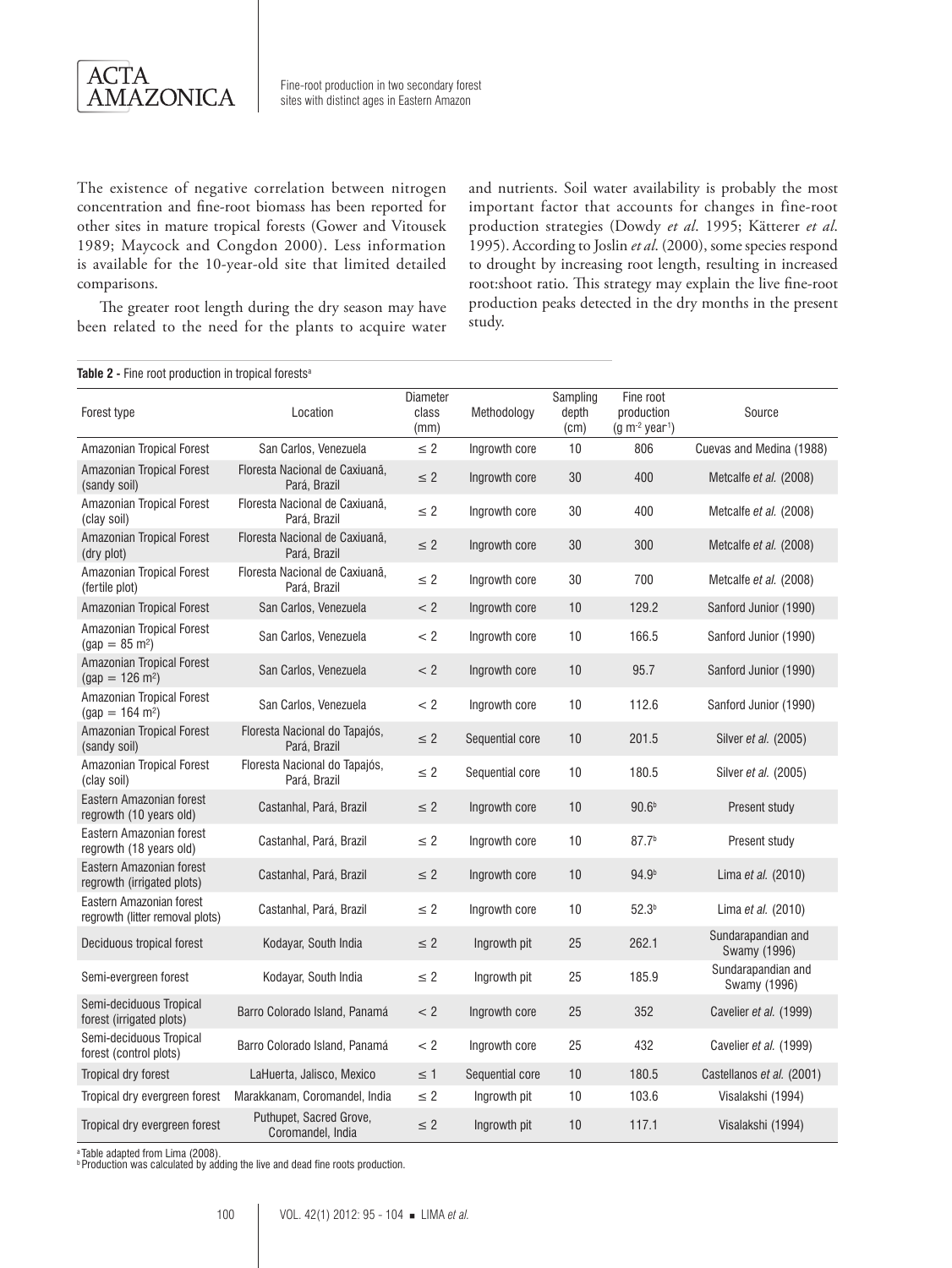

Rainfall seasonality also influenced root mortality, that was greater in the dry than in the wet season at the two sites studied. This growth pattern was also reported by other authors for tropical forests (Sundarapandian and Swamy 1996; Silver *et al*. 2005). Greater fine-root mortality in the dry period may be associated with the reduction in available water in the soil (Eissenstat *et al*. 2000; Green *et al*. 2005). Furthermore, because nutrient availability in the soil is lower during the dry season than in the wet season (Rangel Vasconcelos *et al*. 2005), the plants must invest more in young fine-root production, whose nutrient absorption capacity is greater than the older roots (Blair and Perfecto 2001).

The lower dead fine-root production at the 18-year-old site was probably due to the wetter microclimate promoted by the greater quantity of litter as suggested by Visalakshi (1994). Between the sites studied (FS10 and FS18), Rangel Vasconcelos *et al*. (2005) showed a greater quantity of organic matter in the soil at the older site.

The SRL values reported in this study for the two sites were greater than those detected by Jackson *et al*. (1997) in forest ecosystems (12.2 m g-1) and those found by Metcalfe *et al.* (2008) in the Amazon tropical forest in sandy (10 m g<sup>-1</sup>) and clay  $(9 \text{ m g}^{-1})$  soils. The greater SRL during the dry season supports the hypothesis presented by Metcalfe *et al*. (2008) that the plants respond to drought by increasing SRL. This strategy is an advantage for plants that increase their water and nutrient absorption potential. Differences between sites may be a reflection of the quantity of organic matter in the soil, since it was greater in the 18-year-old site preserved and probably the soil moisture better during the dry season. Data for SRL that give an idea of root morphology are needed to determine how root systems vary among ecosystems and respond to environmental changes (Metcalfe *et al*. 2008).

In summary, fine-root production in this study was probably limited by water availability in the soil associated with the rainfall season. Fine-root production was not influenced by the chronosequence of the sites studied, which suggests that fine-root production may have already stabilized in the sites or fine root production depended more on climate and soil conditions. Production of mass and length of live fineroots showed in general the same variation pattern. Taking into consideration the difficulties of measuring fine-root production (Jordan and Escalante 1980; Norby *et al*. 2004), especially using length measurements, mass may be preferred as an indicator of fine-root-production.

# **Acknowledgements**

This work was supported by Brazilian National Council of Technologic and Scientific Development (CNPq, No 475344/2003-0, Project Manipulação de água e nutrientes em

ecossistemas de florestas secundárias na Amazônia Oriental). The Deutscher Akademischer Austausch Dienst (DAAD) provided a scholarship to Tâmara Thaiz Santana Lima. We are grateful to Sr. Raimundo Nonato (UFRA) for logistical support, Paulo Alencar and the students Bruno Matos, Fábio Leão, Heraldo Costa, Herison Alves e Magno Reis for their help in fields sampling.

# **References**

- Aerts, R.; Bakker, C.; Caluwe, H. 1992. Root turnover as determinant of the cycling of C, N and P in a dry heathland ecosystem. *Biochemistry*, 15: 175-190.
- Araújo, M.M.A.; Tucker, J.M.; Vasconcelos, S.S.; Zarin, D.J.; Oliveira, W.; Sampaio, P.D.; Rangel-Vasconcelos, L.G.; Oliveira, F.A.; Coelho, R.FR.; Aragão, D.V.; Miranda, I. 2005. Successional pattern and process in secondary forests of different ages in the eastern amazon. *Ciência Florestal*, 15: 343-357 (in Portuguese, with abstract in English).
- Blair, B.C.; Perfecto, I. 2001. Nutrient content and substrate effect on fine root density and size distribution in a Nicaraguan Rain Forest. *Biotropica*, 33: 697-701.
- Cairns, M.A.; Brown, S.; Helmer, E.H.; Baumgardner, G.A. 1997. Root biomass allocation in the world's upland forests. *Oecologia*, 111:1-11.
- Castellanos, J.; Jaramillo, V.J.; Sanford, R.L.; Kauffman, J.B. 2001. Slash-and-burn effects on fine root biomass and productivity in a tropical dry forest ecosystem in México. *Forest Ecology and Management*, 148:41-50.
- Cavelier, J.; Estevez, J.; Arjona, B. 1996. Fine-root biomass in three sucessional stages of an Andean cloud forest in Colombia. *Biotropica*, 28: 728-736.
- Cavelier, J.; Wright, S.J.; Santamaría, J. 1999. Effects of irrigation on litterfall, fine root biomass and production in a semideciduos lowland forest in Panama. *Plant and Soil*, 211:207-213.
- Coelho, R.F.R.; Zarin, D.J.; Miranda, I.S.; Tucker, J.M. 2003. Floristc composition and structure of a forest in different successional stages in Castanhal, Pará. *Acta Amazonica*, 33: 563- 582 (in Portuguese, with abstract in English).
- Cuevas, E.; Medina, E. 1988. Nutrient dynamics within amazonian forests. II. Fine root growth, nutrient availability and leaf litter decomposition. *Oecologia*, 76: 222-235.
- Dowdy, R.H.; Nater, E.A.; Dolan, M.S. 1995. Quantification of the length and diameter of root segments with public domain software. *Communication in Soil Science and Plant Analysis*, 26: 459-468.
- Eissenstat, D.M.; Wells, C.E.; Yanai, R.D. Whitbeck, J.L. 2000. Building roots in a changing environment: implications for root longevity. *New Phytologist*. 147: 33-42.
- Feldpausch, T.R.; Rondon, M.A.; Fernandes, C.M.; Riha, S.J.; Wandelli, E. 2004. Carbon and nutrient accumation in secondary forests regenerating on pastures in central amazonia. *Ecological Applications*, 14: 164-176.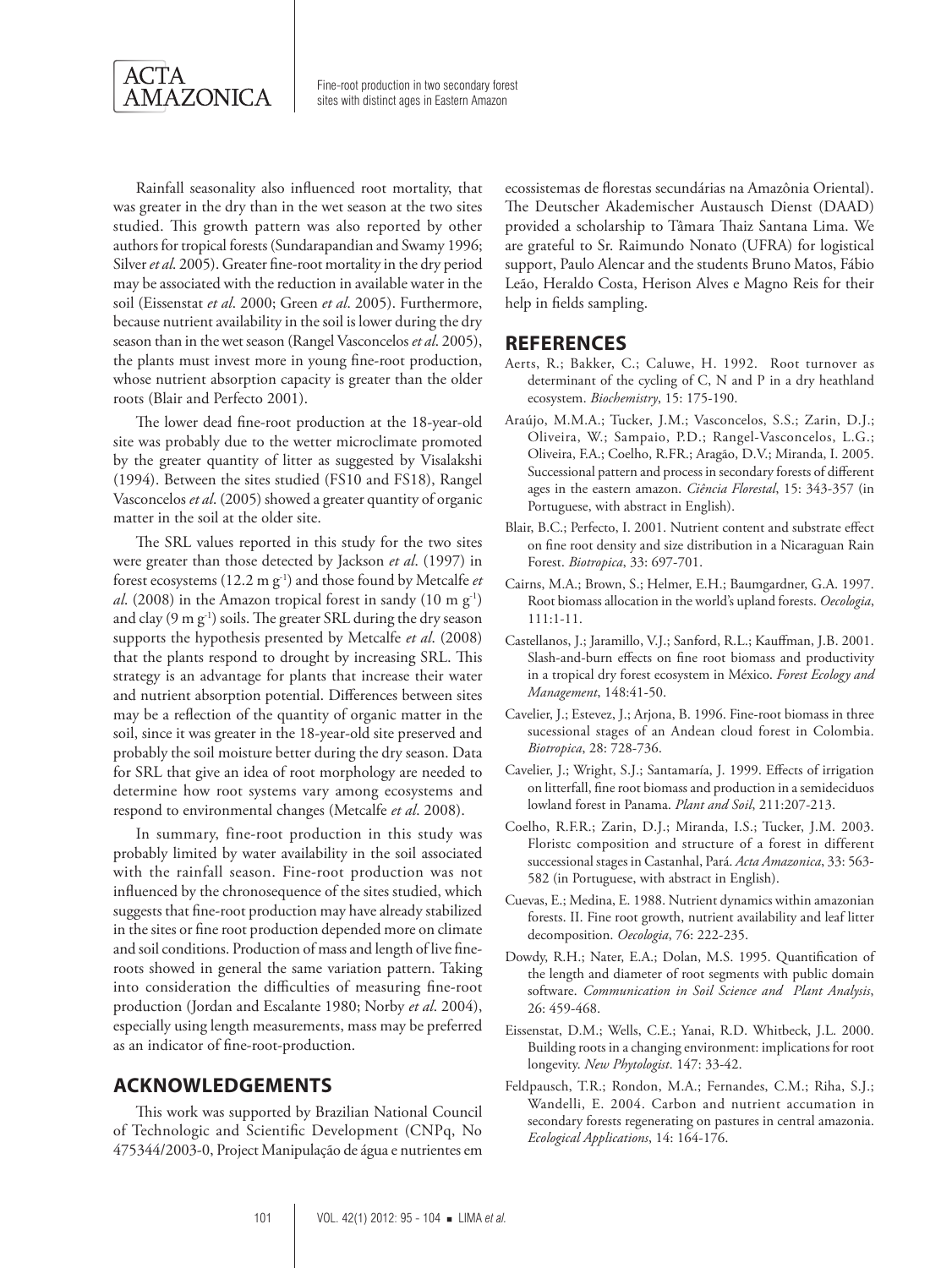

- Gower, S.I.; Vitousek, P.M. 1989. Effects of nutrient amendments on fine root biomass in a primary successional forest in Hawaii. *Oecologia*, 81: 566-568.
- Gower, S.T. 1987. Relations between mineral nutrient availability and fine root biomass in two Costa Rican tropical wet forests: A hypothesis. *Biotropica*, 19: 171-175.
- Green, J.J.; Dawson, L.A.; Proctor, J.; Duff, E.I.; Elston, D.A. 2005. Fine root dynamics in a tropical rain forest is influenced by rainfall. *Plant and Soil*, 276: 23-32.
- Hendrick, R.L.; Pregitzer, K.S. 1996. Temporal and depth related patterns of the fine root dynamics in northern hardwood forests. *Journal of Ecology*, 84:167-176.
- Hook, P.B.; Lauenroth, W.K.; Burke, I.C. 1994. Spatial patterns of roots in a semiarid grassland:abundance of canopy openings and regeneration gaps. *Journal of Ecology*, 82: 485-404.
- Hughes, R.F.; Kauffman, J.B.; Jaramillo, V.J. 1999. Biomass, carbon, and nutrient dynamics of secondary forests in a humid tropical region of Mexico. *Ecology*, 80: 1892-1907.
- Jackson, R.B.; Mooney, H.A.; Schulze, E.D. 1997. A global budget for fine root biomass, surface area, and nutrient contents. *Proceedings of the National Academy of Sciences*, 94:7362-7366.
- Jaramillo, V.J.; Ahedo-Hérnandez, R.; Kauffman, J.B. 2003. Root biomass and carbon in a tropical evergreen forest of Mexico: changes with secondary succession and forest conversion to pasture. *Journal of Tropical Ecology*, 19: 457-464.
- Jordan, C.F.; Escalante, G. 1980. Root productivity in a Amazonian Rain Forest. *Ecology*, 61: 14-18.
- Jorge, L.A.C. 1996. Recomendações práticas para aquisição de imagens digitais através do SIARCS. *Recomendação Técnica*, 96: 56.
- Jorge, L.A.C.; Crestana, S. 1996. Recomendações práticas para utilização do SIARCS 3.0 nos estudos de raízes, cobertura vegetal, folhas e outras aplicações. *Recomendação Técnica*, 96: 21.
- Joslin, J.D.; Wolfe, M.H.; Hanson, P.J. 2000. Effects of altered water regimes on forest root systems. *New Phytologist*, 147: 117-129.
- Kätterer, T.A; Fabiao, M; Madeira, C; Ribeiro; E. Steen. 1995. Fine-root dynamics, soil moisture and soil carbon content in a *Eucalyptus globulus* plantation under different irrigation and fertilisation regimes. *Forest Ecology and Management*, 74: 1-12.
- Kavanagh, T.; Kellman, M. 1992. Seasonal pattern of fine root proliferation in a tropical dry forest. *Biotropica*, 24: 157-165.
- Lima, T.T.S. 2008. *Production of fine roots in a secondary forest of eastern Amazonia*. Dissertação de Mestrado, Universidade Federal Rural da Amazônia, Belém, Pará. 56 pp (in Portuguese).
- Lima, T.T.S.; Miranda, I.S.; Vasconcelos, S.S. 2010. Effects of water and nutrient availability on fine root growth in eastern Amazonian forest regrowth, Brazil. New Phytologist, 187:622–630.
- Lima, A.J.N.; Teixeira, L.M.; Carneio, M.C.; Santos, J.; Higuchi, N. 2007. Biomass stock and structural analysis of a secondary forest in Manaus (AM) region, ten years after clear cutting followed by fire. *Acta Amazonica*, 37:49-54 (in Portuguese, with abstract in English).
- Lima Filho, D.A.; Revilla, J.; Coêlho, L.S.; Ramos, J.F.; Santos, J.L.; Oliveira, J.G. 2002. Natural Regeneration of Tree Hectares of "Terra Firme" Forest in the Petroleum Drilling Region of the Urucu River in the Amazon State, Brazil. *Acta Amazonica*, 32: 555-569 (in Portuguese, with abstract in English).
- Lu D, Mausel P, Brondízio E, Moran E 2003. Classification of succesional forest stages in the Brazilian Amazzon basin. *Forest Ecology and Management*, 181: 301-312.
- Makkonen, K.; Helmisaari, H. 1999. Assessing fine-root biomass and production in a Scots pine stand-comparison of soil core and root ingrowth core methods. *Plant and* Soil, 210: 43-50.
- Martorano, L.G.; Pereira, L.C. 1993. Estudos climáticos do Estado do Pará, classificação climática (Köppen) e deficiência hídrica (Thornthwaite, Mater). Belém, Brazil: SUDAM/EMBRAPA-SNLCS.
- Maycok, C.R.; Congdon, R.A. 2000. Fine root biomass and soil N and P in north queensland rain forest. *Biotropica*, 32: 185-190.
- Metcalfe, D.B.; Meir, P.; Aragão, L.E.O.C.; Costa, A.C.L.; Braga, A.P.; Gonçalves, P.H.L.; Silva Junior, J.A.; Almeida, S.S.; Dawson, L.A.; Malhi, Y.; Williams, M. 2008. The effects of water availability on root growth and morphology in an Amazon rainforest. *Plant and Soil*, 311:189-199.
- McClaugherty, C.A.; Aber, J.D.; Melillo, J.M. 1982. The role of fine roots in the organic matter and nitrogen budgets of two forested ecosystems. *Ecology*, 63: 1481-1490.
- McGroddy, M.; Silver, W.L. 2000. Variations in belowground carbon storage and soil  $\text{CO}_2$  flux rates along a wet tropical climate gradient. *Biotropica*, 32: 614-624.
- Nelson, B.W.; Mesquita, R.; Pereira, J.L.G.; Souza, S.G;A.; Batista, G.T.; Couto, L.B. 1999. Allometric regressions for improved estimate of secondary forest biomass in the central Amazon. *Forest Ecology and Management*, 117: 149-167.
- Norby, R.J.; Ledford, J.; Relly, C.D.; Miller, N.E.; O'Neill, E.G. 2004. Fine-root production dominates response of a deciduous forest to atmospheric CO<sub>2</sub> enrichment. *Proceedings of the National Academy of Sciences*, 101: 9689-9693.
- Pregitzer, K.S; King, J.S; Burton, A.J; Brown, S.E. 2000. Responses of tree fine roots to temperature. *New Phytologist*, 147: 105–115.
- Rangel-Vasconcelos, L.G.T.; Zarin, D.J; Carvalho, C.J.R.; Del Santos, M.M.; Vasconcelos, S.S.; Oliveira, F.A. 2005. Carbon and nitrogen of soil microbial biomass and microbial respiration of secondary vegetation in eastern Amazonia. *Revista de Ciências Agrárias*, 44: 49-63(in Portuguese, with abstract in English).
- Rodrigues, M.A.C.M.; Miranda, I.S.; Kato, M.S.A. 2007a. Structure of secondary forests after two different systems of land use in the northeastern Pará state, Brazil. *Acta Amazonica*, 37: 591-598 (in Portuguese, with abstract in English).
- Rodrigues, M.A.C.M.; Miranda, I.S.; Kato, M.S.A. 2007b. Flora and structure of the secondary vegetation after the use of different crushers. *Pesquisa Agropecuária Brasileira*, 42: 459-465 (in Portuguese, with abstract in English).
- Sanford, R.L. 1990. Fine root biomass under light gap openings in an Amazon rain forest. *Oecologia*, 83: 541-545.